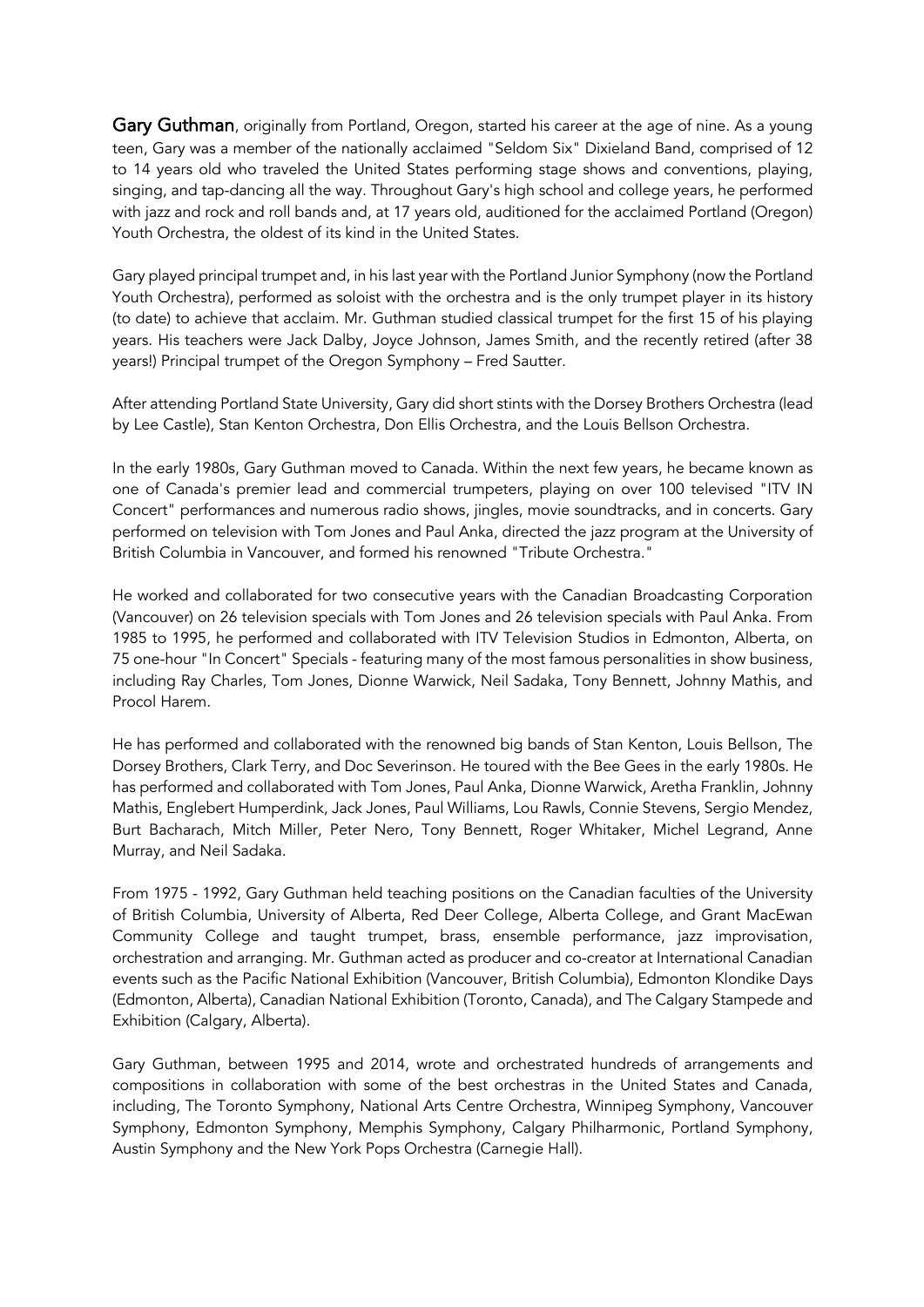1995 saw the inception of Gary Guthman's hit show "A Tribute to Harry James," followed by the creation of his" Trumpet Greats" in 1998 and "Swingmatism!" in 2004. Gary Guthman was the musical director and star of the award-winning hit Musical Theater review "Forever Swing," which toured the United States and Canada for 2 -1/2 years from 1999 - 2002 and won a distinguished Canadian "Jesse" Award. During that time, he was Musical Director for Michael Buble.

In 2004, Gary debuted by personal invitation at Carnegie Hall with the New York Pops, conducted by Skitch Henderson.

Since moving to Central Europe, Gary has given hundreds of concerts with his "Gary Guthman Quartet" and "The New Swing Orchestra," as well as Symphonic Pops concerts.

In 2007 he composed a suite for harp and symphony orchestra for Internationally renowned harpist Malgorzata Zalewska based on Michail Bulgakov's critically acclaimed novel "Master and Margarita." The piece was premiered with the Opole Philharmonic Orchestra in 2008.

In 2011, Gary released his next CD entitled "Solar Eclipse" - all his original compositions, on the Polski Radio Jazz Label, featuring his quartet of world-class Polish jazz artists Filip Wojciechowski/piano, Paweł Pańta/Bass, Cezary Konrad/Drums. Gary Guthman is the only non-Polish jazz artist to release his CD in the 95-year history of Polish Radio.

In 2014, along with his co-writer Doman Nowakowski, Gary composed the Libretto, Music, and Lyrics for a new musical entitled "Letter from Warsaw."

In 2015, Gary began an association as a Producer, Composer, and Lyricist for vocal star Sasha Strunin. Their first Cd project, "Woman in Black" was completed in 2016 to critical acclaim in Poland.

In 2017 he composed a concerto for harp and symphony orchestra entitled "*Concerto Romantico*" for harpist Malgorzata Zalewska. The Concerto was premiered in February 2018 in Zabrze (Poland) Philharmonic Hall.

The album entitled "*Self-Portraits*" (Autoportrety) features the compositions of Gary Guthman and the poetry of renowned Polish poet Miron Bialoszewski, which was released in Warsaw in June 2019, and November 24, 2019, saw the world premiere of his Musical "*Letter from Warsaw*" at Warsaw Chamber Opera Theatre.

In January 2020, Gary Guthman's "*Concerto for Trumpet and Orchestra*" (dedicated to his trumpet professor and mentor Fred Sautter) was premiered in Poland in the Philharmonic Halls of Warsaw, Łódź, Bydgoszcz, and Białystok.

"*The Traveler*" suite for chamber ensemble (Harp, Flute, Cello, and Soprano) was premiered in August 2021.

The premiere of his newest work - "*Concerto for Flute and Orchestra*," was performed on April 29, 2022, in the Witold Lutosławski Concert Hall in Warsaw by an excellent soloist and popularizer of contemporary music Łukasz Długosz, together with the Jerzy Semkow Polish Sinfonia Iuventus Orchestra under the direction of Piotr Sułkowski.